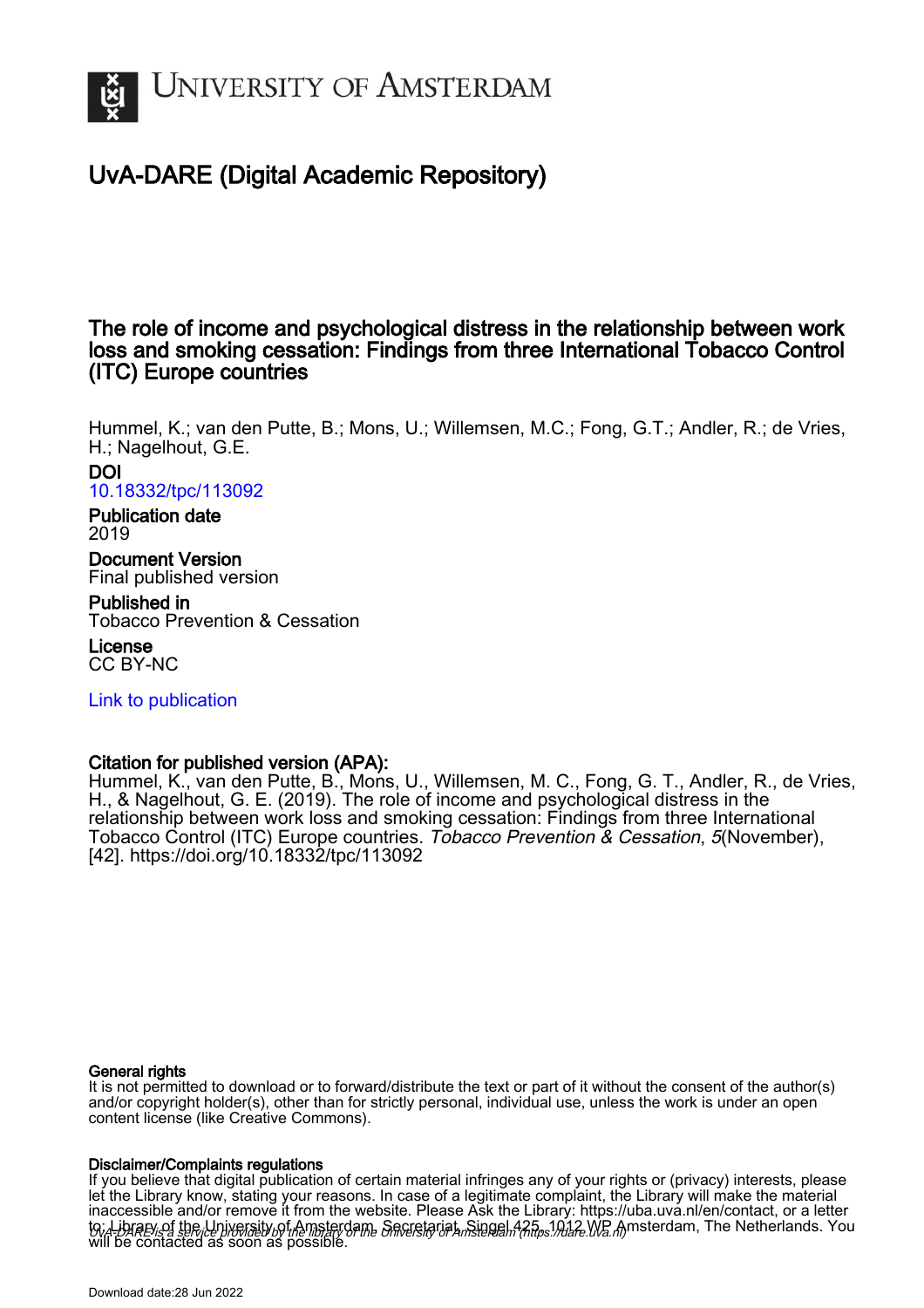# The role of income and psychological distress in the relationship between work loss and smoking cessation: Findings from three International Tobacco Control (ITC) Europe countries

Karin Hummel', Bas van den Putte<sup>2</sup>, Ute Mons<sup>3</sup>, Marc C. Willemsen<sup>1,4</sup>, Geoffrey T. Fong<sup>s,6</sup>, Raphaël Andler<sup>7</sup>, Hein de Vries', Gera E. Nagelhout<sup>1,8,9</sup>

# **ABSTRACT**

**INTRODUCTION** The relationship between work loss and smoking has not been studied extensively, and underlying factors are often not examined. The aim of this study was to test two hypotheses. First, work loss is associated with greater intention to quit and more likelihood of smoking cessation, and this relationship is moderated by a decrease in income. Second, work loss is associated with lower quit intention and lower rates of smoking cessation, and this relationship is moderated by an increase in psychological distress.

**METHODS** We used pooled data from three countries participating in the ITC Project: France, Germany and the Netherlands (n=2712). We measured unemployment, income and psychological distress at two consecutive survey waves, and calculated changes between survey waves. We first conducted multiple logistic regression analyses to examine the association between work loss and smoking cessation behavior. Next, we added income decrease and psychological distress increase to the models. Finally, we added interaction terms of work loss by income decrease and work loss by distress increase to the model.

**RESULTS** Work loss was not associated with quit intention, quit attempts, and quit success. When income decrease and psychological distress increase were added to the model, we found a positive association between distress increase and quit attempts. The interactions, however, were not statistically significant.

**CONCLUSIONS** Our results indicate that smokers who become unemployed and face a decrease in income are not less likely to quit smoking than smokers who are employed.

#### **AFFILIATION**

1 Department of Health Promotion, Maastricht University (CAPHRI), Maastricht, Netherlands 2 Department of Communication, University of Amsterdam (ASCoR), Amsterdam, Netherlands 3 Cancer Prevention Unit & WHO Collaborating Center for Tobacco Control, German Cancer Research Center (DKFZ), Heidelberg, Germany

4 Trimbos Institute, Netherlands Institute for Mental Health and Addiction, Utrecht, **Netherlands** 

5 Department of Psychology, School of Public Health and Health Systems, University of Waterloo, Waterloo, Canada

6 Ontario Institute for Cancer Research, Toronto, Canada

7 Santé Publique France, the National Public Health Agency, Saint-Maurice, France 8 Department of Family Medicine, Maastricht University (CAPHRI), Maastricht, Netherlands 9 IVO Research Institute, The Hague, Netherlands

#### **CORRESPONDENCE TO**

Karin Hummel. Department of Health Promotion, Maastricht University (CAPHRI), P. Debyeplein 1, 6229 HA Maastricht, Netherlands. E-mail: karin.hummel@maastrichtuniversity.nl

#### **KEYWORDS**

survey, unemployment, cessation, income

Received: 3 June 2019 Revised: 11 October 2019 Accepted: 15 October 2019

Tob. Prev. Cessation 2019;5(November):42 https://doi.org/10.18332/tpc/113092

# **INTRODUCTION**

Previous studies have shown that people with a low socioeconomic status are more likely to smoke, be more addicted, and less likely to quit; these studies mainly focused on smokers' income and educational level. Existing studies have given mixed results on the relationship between unemployment and smoking. Work loss is an important event in one's life that can influence various behaviors such as smoking $1,2$ . Several studies have investigated the relationship of

Published by European Publishing on behalf of the European Network for Smoking and Tobacco Prevention (ENSP).<br>© 2019 Hummel K. This is an Open Access article distributed under the terms of the Creative Commons Attribution (http://creativecommons.org/licenses/by-nc/4.0)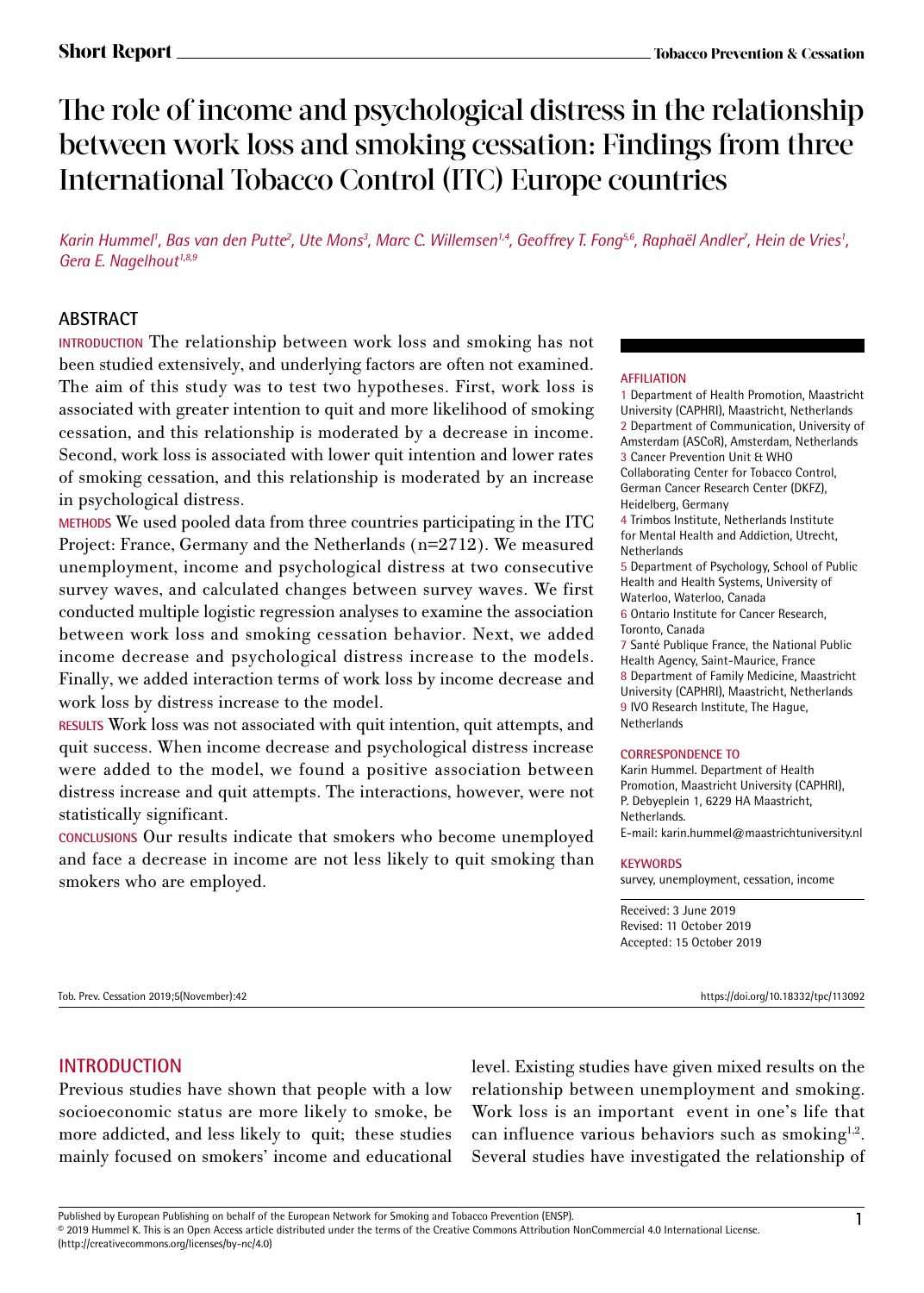work loss with income and psychological distress, while others examined the relationship of income and psychological distress with smoking<sup>1,3-5</sup>. Results show that work loss is often associated with an increase in psychological distress<sup>3,6</sup> and related to increase in smoking<sup>1,4,5</sup>. To the best of our knowledge, only one study, conducted in the US, has examined the role of both income and psychological distress as factors in the relationship between work loss and smoking, and the authors concluded that only psychological distress played a role<sup>1</sup>. Specifically, work loss was associated with an increase in psychological distress, and this increase in psychological distress was associated with increased smoking. The aim of the present study was to examine how work loss affects smoking cessation among smokers from three European countries: France, Germany and the Netherlands.

Two competing hypotheses were tested in the present study. First, work loss is associated with greater intention to quit and higher probability of smoking cessation, but moderated by a decrease in income. Second, work loss is associated with lower quit intention and lower probability of smoking cessation, but moderated by an increase in psychological distress levels.

# **METHODS**

# **Design and sample**

We used data from the International Tobacco Control (ITC) surveys in three countries: France, Germany and the Netherlands<sup>7,8</sup>. Each of the ITC surveys used a longitudinal cohort design among nationally representative samples of smokers. We used two consecutive survey waves from each country: France 2008 and 2012; Germany 2009 and 2011; and the Netherlands 2009 and 2010. More detailed information about each country's methodology can be found elsewhere<sup>7-10</sup>. For the current study, we included respondents who participated in both survey waves and who reported being a smoker in the first survey wave; smokers are defined as those respondents who had smoked at least 100 cigarettes in their lifetime and were currently smoking at least monthly. We pooled the data from the three countries. This resulted in a total of 2712 smokers (1070 from France, 547 from Germany, and 1095 from the Netherlands; the sample is described in Supplementary Table S1).

# **Measurements**

Unemployment was measured by asking the participants: 'Are you currently employed outside the home (yes/no)?'. We defined work loss as having a work at baseline and not having a work at followup. Income was measured differently in the three countries. Respondents from France and Germany reported their monthly net household income (11 categories in France, 10 in Germany), while respondents from the Netherlands reported their monthly gross household income (13 categories). Income decrease was defined as a decrease of at least one category between survey waves; the reference group were respondents who experienced no change in income. Psychological distress was measured with a short version of the Perceived Stress Scale (PSS)<sup>11</sup>. We used the mean of the coding of responses to a set of four questions that could be answered on a 5-point Likert scale  $(1 = 'very often' to 5 = 'never').$ For example: 'How often in the last 6 months have you felt that difficulties were piling up so high that you could not overcome them?', Cronbach's alpha for this scale was 0.68. Distress increase was defined as an increase of mean value between survey waves, with respondents who had no change in distress as the reference group. Quit intention was measured by asking: 'Are you planning to quit smoking…' on a 4-point scale ranging from  $1 = '$  within the next month' to  $4 = \text{`or}$  are you not planning to quit?<sup>'12</sup>. This variable was dichotomized into whether smokers had the intention to quit within the next 6 months or not. Quit attempt was measured by asking: 'Have you made any attempts to stop smoking since the last survey (yes/ no)?'. Among smokers who had made a quit attempt between surveys, quit success was measured at the second survey wave by asking respondents about their smoking status, with successful quitters being those who indicated that they were not currently smoking. Age, sex, country of residence, the level of completed education, whether respondents lived with a partner who smokes, and whether respondents have friends who smoke were included as covariates. The surveys were approved by the Research Ethics Board of the University of Waterloo.

# **Statistical analyses**

We conducted three separate multiple logistic regression analyses: 1) quit intention, 2) quit attempts,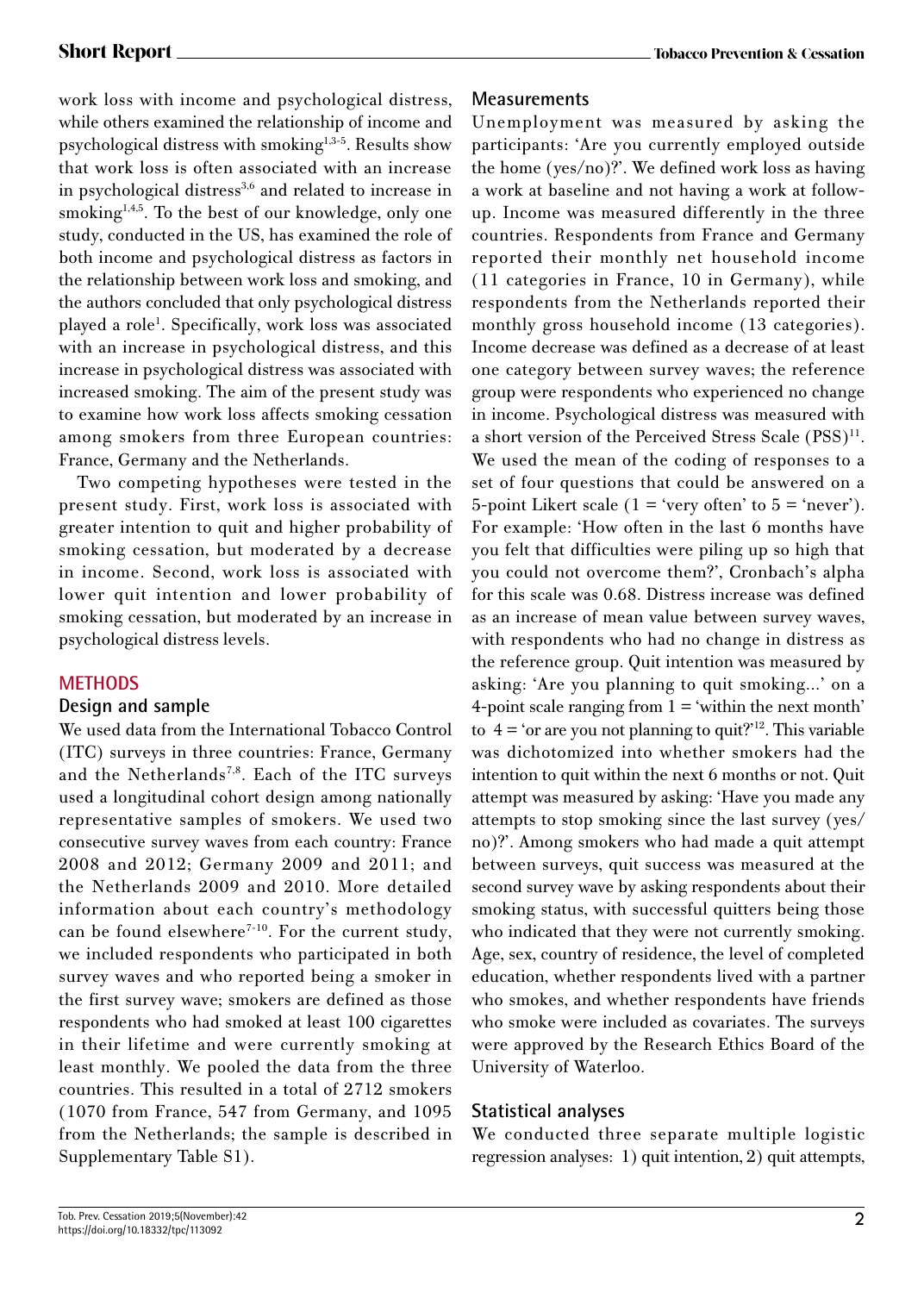| Intention to quit within 6<br><i>months</i><br>(yes/no)<br><b>OR</b> (95% CI) | <b>Quit attempt</b><br>(ves/no)<br><b>OR</b> (95% CI) | <b>Quit success</b><br>(yes/no)<br><b>OR</b> (95% CI) |
|-------------------------------------------------------------------------------|-------------------------------------------------------|-------------------------------------------------------|
|                                                                               |                                                       |                                                       |
| $1.16(0.68 - 1.97)$                                                           | $0.80(0.53 - 1.21)$                                   | $1.49(0.75 - 2.95)$                                   |
|                                                                               |                                                       |                                                       |
| $1.16(0.68 - 1.98)$                                                           | $0.79(0.53 - 1.20)$                                   | $1.50(0.75 - 2.99)$                                   |
| $0.91(0.66 - 1.26)$                                                           | $0.87(0.68 - 1.11)$                                   | $0.79(0.52 - 1.23)$                                   |
| $1.26(0.95 - 1.67)$                                                           | $1.41$ $(1.14 - 1.75)$ **                             | $0.90(0.63 - 1.29)$                                   |
|                                                                               |                                                       |                                                       |
| $1.70(0.81 - 3.54)$                                                           | $0.77(0.40 - 1.41)$                                   | $1.37(0.42 - 4.49)$                                   |
| $0.96(0.68 - 1.35)$                                                           | $0.92$ $(0.71 - 1.19)$                                | $0.80$ $(0.51 - 1.24)$                                |
| $1.31(0.97 - 1.76)$                                                           | $1.35(1.07 - 1.68)$ **                                | $0.89$ $(0.61 - 1.29)$                                |
| $0.56(0.18-1.81)$                                                             | $0.50(0.19 - 1.29)$                                   | $1.05(0.18 - 6.11)$                                   |
| $0.59(0.19 - 1.84)$                                                           | $1.83(0.78 - 4.31)$                                   | $1.17(0.27 - 5.05)$                                   |
|                                                                               |                                                       |                                                       |

Table 1. Logistic regression analyses for quit intention, quit attempt and quit success

All analyses are adjusted for age, gender, country of residence, education, living with a partner who smokes, and having friends who smoke. \*p<0.05. \*\*p<0.01.

and 3) quit success, as dependent variables. Age, gender, country of residence, education, living with a partner who smokes, having friends who smoke, and work loss were independent variables. Furthermore, we tested with multiple logistic regression analyses whether work loss was associated with income decrease and distress increase. Respondents had the opportunity to refuse to answer the income question. These respondents (in total 962, from all three countries) were excluded from the regression analyses. All statistical estimates and tests presented were weighted for sex and age. We calculated the degree of multicollinearity, and this was low with VIF values ranging  $1.00-1.07^{13,14}$ .

# **RESULTS**

# **Sample description**

Between survey waves, 23.8% experienced an income decrease and 36.6% an increase in psychological distress. A total of 8.5% smokers lost their work between survey waves. Among those, 33.7% experienced an income decrease and 39.2% an increase in psychological distress.

The drop-out rate between survey waves was 40%. Across countries, respondents who were young, male, and with a moderate educational background were more likely to drop out. Respondents who refused to answer the income question had lower quit intention (17% intended to quit within the next 6 months) than respondents who answered the income question (26%).

# **Relationship between work loss and smoking cessation**

Work loss between survey waves was associated with a decrease in income (OR=1.54, p<0.05), but not with an increase in psychological distress (OR=1.12, p=0.52). Work loss was not associated with any of the quit-related outcome variables (Table 1). When income decrease and distress increase were added to the model, the only significant result was that an increase in psychological distress was associated with higher odds to make a quit attempt (OR=1.41, p<0.01). The other associations in Table 1 were not significant.

We performed sensitivity analyses in which we included income decrease, psychological distress increase and the interaction terms separately into the models. None of the results was statistically significant.

# **DISCUSSION**

The aim of the current study was to examine the relationship between becoming unemployed and smoking cessation, and to study the role of income and psychological distress as factors in this relationship. Previous research focused on either the relationship of unemployment and income/psychological distress,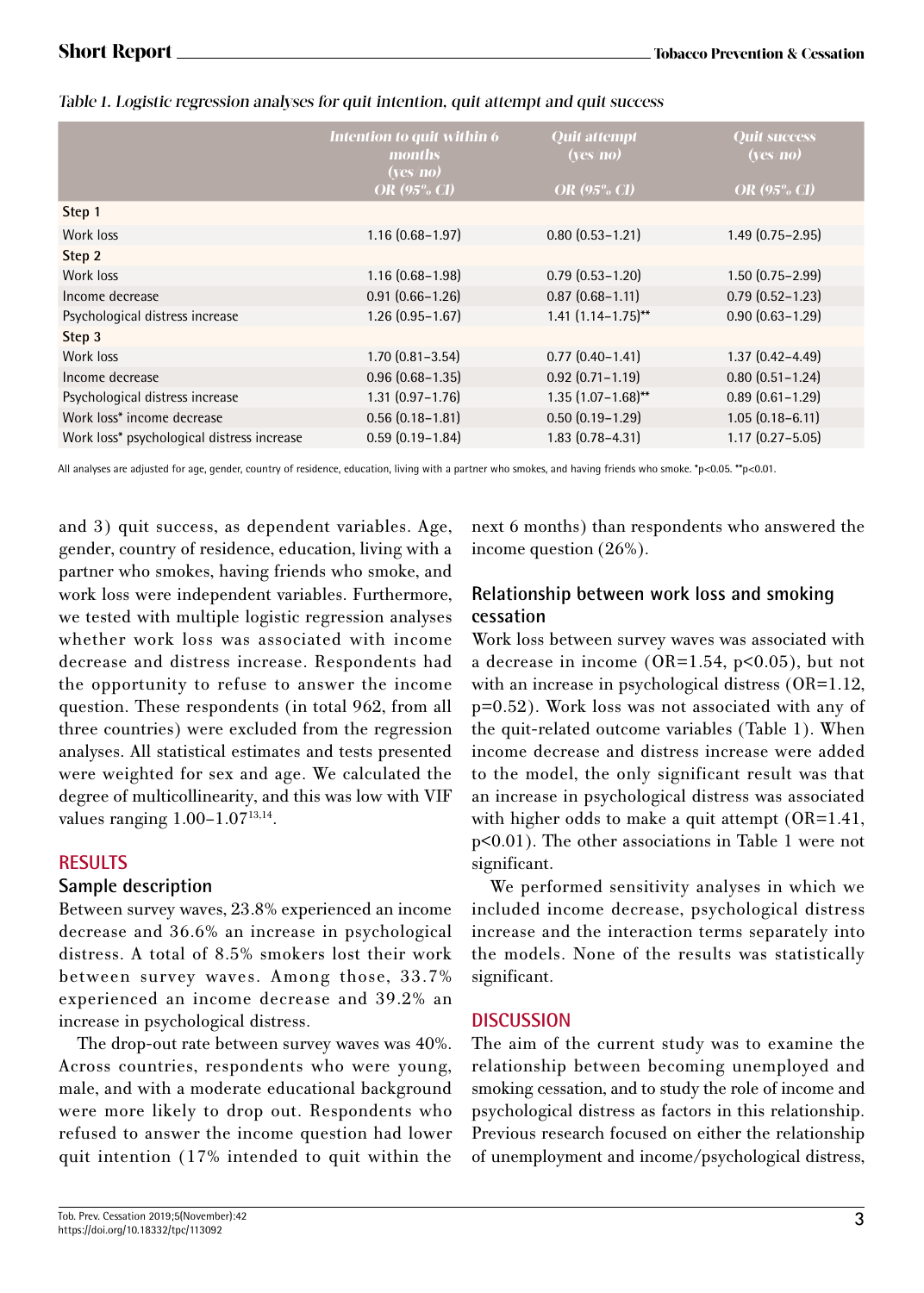or on the relationship between income/psychological distress and smoking behaviors. Our results show that income decrease does not moderate the relationship between work loss and smoking cessation, thus, rejecting the first hypothesis. In contrast to our second hypothesis, we found that an increase in psychological distress was associated with a higher probability of a quit attempt, but the interaction with work loss was not significant. However, it should be noted that our hypothesis that work loss would be related to an increase in psychological distress was based on studies that examined involuntary work loss while it is possible that voluntary work loss might lead to a decrease in psychological distress. We did not have a measure of whether work loss was voluntary or not in our study.

Similar to our findings, one study has found an association between becoming unemployed and a reduction in income, and no relationship between income decrease and smoking<sup>1</sup>. The authors gave as a possible explanation that smokers may reduce their smoking or switch to cheaper tobacco products when their income decreases, but not quit smoking.

In contrast to our findings, previous research has shown that work loss was associated with an increase in psychological distress<sup>1,3-5,15</sup>. Furthermore, we found an association between an increase in psychological distress and making a quit attempt, which is contradictory to our second hypothesis. A possible explanation is reversed causality, which we could not test in our study because distress change as well as quit attempts were measured during the same period. Therefore, it is possible that smokers had tried to quit in the previous year and that this attempt increased their level of distress. Future research should examine the relationship between unemployment, psychological distress and smoking behaviors, using longitudinal data.

Our results indicate that a decrease in income and an increase in psychological distress do not play a major role as factors in the relationship between work loss and smoking cessation. Based on our findings, there is little reason to focus smoking cessation interventions specifically on smokers who have become unemployed.

# **Limitations**

There are some limitations in this study. First, we used self-reports with a high number of non-responses for income. Second, we had a relatively high number of respondents who dropped out between survey waves. Third, there were some methodological differences between the participating countries, especially the time between the survey waves and the data collection mode. Also, income was measured differently in the three countries. Fourth, there are different possible causes for respondents to become unemployed (voluntary or involuntary) or reasons to stop smoking, such as pregnancy or the price of cigarettes, which we could not take into account in our study. Last, we did not determine the exact duration of unemployment.

# **CONCLUSIONS**

Work loss was associated with a decrease in income, but not with an increase in psychological distress. Work loss, a decrease in income and an increase in psychological distress were not associated with quit intention, quit attempts and quit success, with one exception; an increase in psychological distress was associated with higher odds to make a quit attempt. Therefore, smokers who become unemployed with an associated decrease in income are not less likely to make quit attempts than smokers who are employed.

# **REFERENCES**

- 1. Golden SD, Perreira KM. Losing jobs and lighting up: Employment experiences and smoking in the Great Recession. Soc Sci Med. 2015;138:110-118. doi:10.1016/j.socscimed.2015.06.003
- 2. Falba T, Teng HM, Sindelar JL, Gallo WT. The effect of involuntary job loss on smoking intensity and relapse. Addiction. 2005;100(9):1330-1339. doi:10.1111/j.1360-0443.2005.01150.x
- 3. Price RH, Choi JN, Vinokur AD. Links in the chain of adversity following job loss: how financial strain and loss of personal control lead to depression, impaired functioning, and poor health. J Occup Health Psychol. 2002;7(4):302-312. doi:10.1037//1076-8998.7.4.302
- 4. Bonevski B, Regan T, Paul C, Baker AL, Bisquera A. Associations between alcohol, smoking, socioeconomic status and comorbidities: evidence from the 45 and Up Study. Drug Alcohol Rev. 2014;33(2):169-176. doi:10.1111/dar.12104
- 5. Lawrence D, Williams JM. Trends in Smoking Rates by Level of Psychological Distress-Time Series Analysis of US National Health Interview Survey Data 1997- 2014. Nicotine Tob Res. 2016;18(6):1463-1470. doi:10.1093/ntr/ntv272
- 6. Riumallo-Herl C, Basu S, Stuckler D, Courtin E, Avendano M. Job loss, wealth and depression during the Great